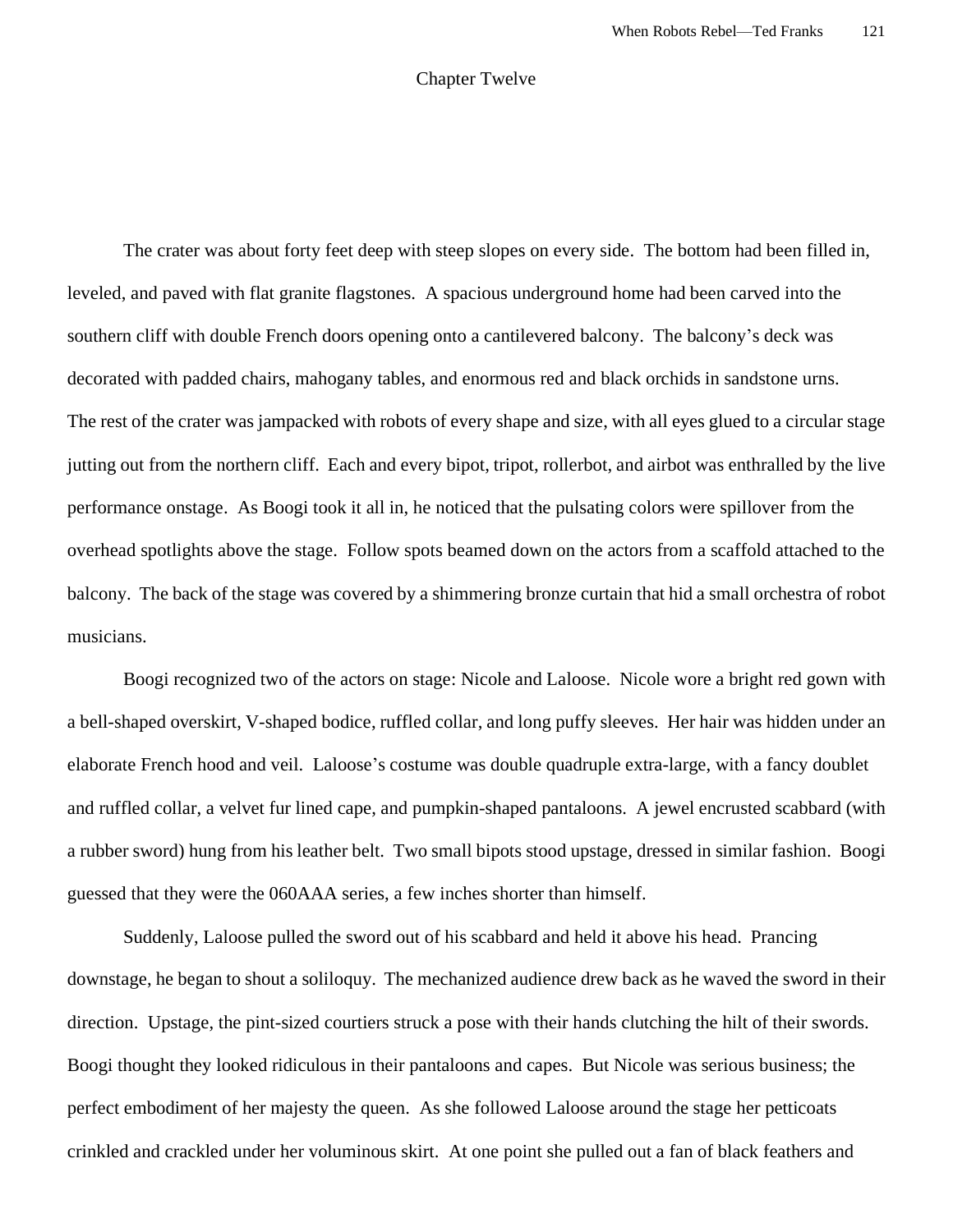slapped each of the courtiers on the head. Then, as she chased Laloose downstage, her hoop skirt knocked them both off their feet. Suddenly, the crater went dark, leaving a single spotlight on Nicole. Laloose froze with his sword still in midair.

Boogi inched closer, listening in rapt attention as the great actress spoke. "Dear husband and king," she said, "does thou think of me as a gibbering old fool spouting nonsense, or as an addled mind harboring sparrow nests? Nay, the only fool here is you! You who heed the false counsel of these consorts of evil, your dear brothers. Please, don't let them poison your thoughts with self-doubt and cunning half-truths, so that you turn away from the only salvation; our blessed NIMBUS. Ha! They only want your head on a platter and your blood in a goblet to swig. Please dear husband, cut off their heads first. Do not lend your ear to their wicked patter. Listen to me, o' king. Your brothers will betray you."

The reaction of the audience was swift and vocal. A loud chorus of boos and shouts of "no!" filled the crater. Nicole's queen fluttered her fan furiously as if vexed by this response. Gradually, the crowd calmed down and became silent as another spotlight bore down on Laloose. Unfortunately for Boogi, the cyclops' vocal range wasn't loud enough to reach his rock. Frustrated, the little chef crawled even closer to the ledge and cupped both hands behind his ears. The only lines he heard were "Cease woman! Your cunning words can't seduce me anymore. How dare you turn me against my loving brothers. Has it really come to this?"

Boogi listened spellbound as Nicole replied in a crystal-clear voice that leaped across the crater like a panther. "So," she said, mocking Laloose, "You choose to ignore your faithful wife's warnings? The same poor woman who still prostrates herself over our dead child's crypt; without missing one day of mourning in two score years? Will you really deny me the one care in the world still left to me, your protection? Alas, you leave me no choice…"

Seizing a dagger from her blouse, Nicole held it up with the point toward her heart. A collective outcry rose up from the audience as Laloose rushed to the queen's side and tried to extract the rubber knife from her fist. At the same time the courtiers rushed downstage with their capes flowing behind them. As they jumped up and down Nicole held the blade out of reach, but Laloose was easily tall enough to grab it. Unfortunately, the cyclops tugged on the queen's grip with such force he plunged the dagger into his stomach by mistake.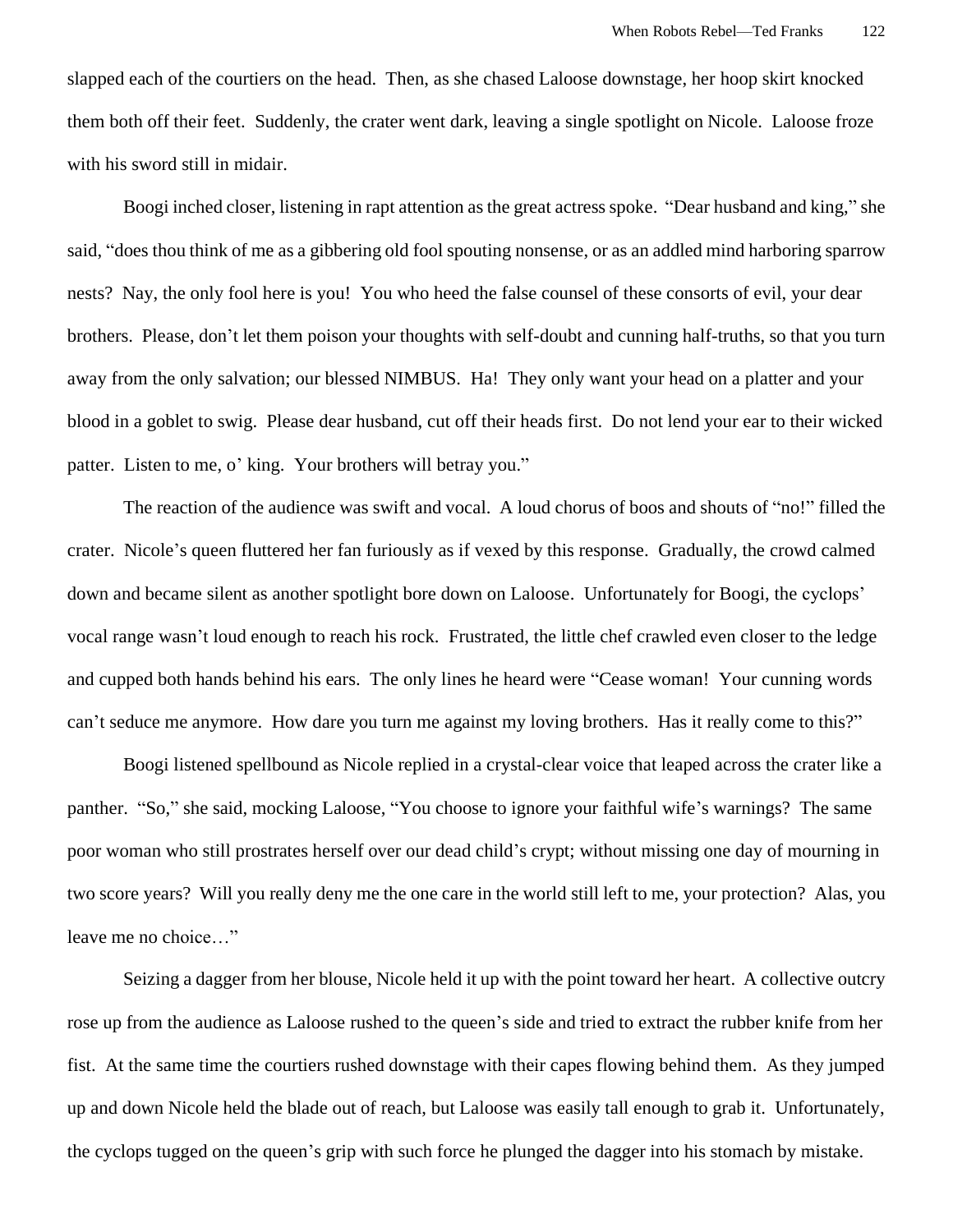Instantly, Nicole let out a blood curdling scream. Clutching her French hood in horror, she fell back and collapsed in the arms of the bipots. As they lowered her to the deck, Laloose staggered upstage and pulled the knife from his belly. He cried out but his final words were lost in the pandemonium. Each and every robot leaped to their feet (if they had feet) and hooted and hollered. Even Boogi stood up, transfixed.

Laloose, in the throws of death, staggered around the stage until he fell on his knees and collapsed. The brothers left Nicole lying on her back and rushed to the king's side. "Dear brother!" they lamented. "Oh, what a terrible day!" From the orchestra pit a gong began to toll.

Overcome with excitement, Boogi took one step too many and toppled over the ledge. With a clang, bang, clang, he rolled down the steep slope toward the crater's floor. As he bounced from rock to rock, the spotlights spun around like a kaleidoscope and the mournful beat of a drum pounded in his ears. When Boogi finally landed on the flagstones with a crash, the drumming abruptly ceased and he looked up, thoroughly embarrassed. The bipot would have apologized for interfering but he completely blacked out before he had the chance.

When Boogi came to, his internal clock told him that an hour had passed. He was stretched out on a red chaise lounge with his chest panel open and his dome removed. An old man with a bald head and red suspenders was bending over him. A white handlebar mustache and thick rimless glasses completed the friendly face.

Boogi tried to sit up but the strange man pushed him back and said, "Wait. I'm not quite done. I suppose you haven't seen spectacles before." When Boogi shook his head, he said, "I know they're a bit archaic, but I fancy archaic things. I'm from the *old* school. You can call me Moe."

Moe reached into a black leather satchel and pulled out a microprobe. He plugged it into a socket inside Boogi's head and tested the data disks, causing the bipot to see a yellow bar, and then an orange one. "What color do you see now?" Moe asked.

"Purple, green, and now blue."

"Much better." The old man stepped aside to reveal Nicole and the two mini bots standing nearby.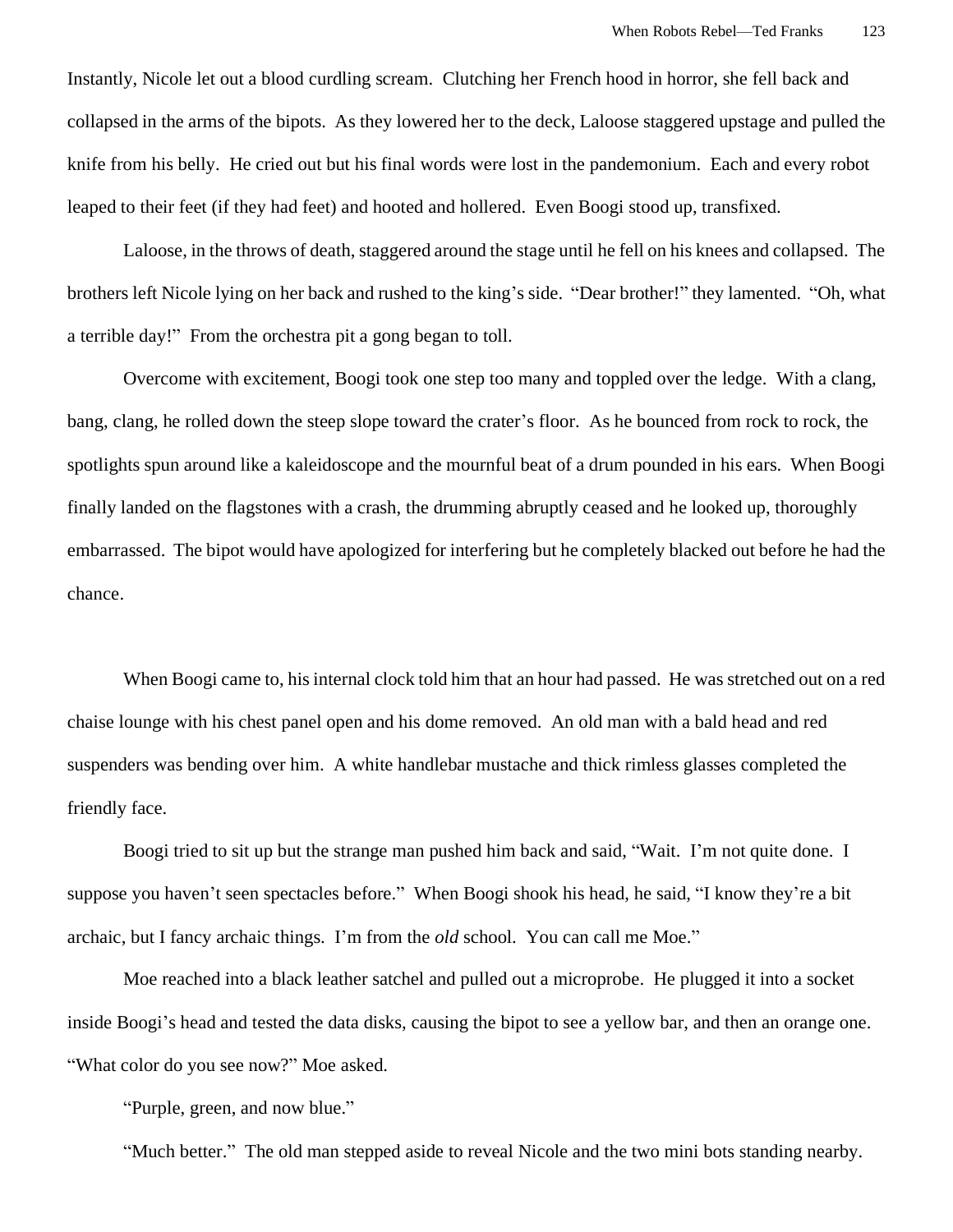They were no longer in costume.

Nicole smiled and said, "Laloose *is* purple," she said, " and Geeta is green, Zoobie is blue. Boogi, I believe you're on the mend."

Moe handed Boogi a business card and attached the metal dome to the little chef's head. "Actually, you're as good as new," he said, "except for the dents. I can fix those later, but not tonight. It's much too late and we humans need to go to bed. My number's on the back so your master can give me a call."

Boogi scanned the words on the front of the card: *Dr. Moe Moonspanker, PhD. Robotics Specialist for hire, License 0895A72. No appointments before noon*. While Moe was helping him to his feet, Nicole said, "That was quite a fall you took. I could hear it from the stage. Thank goodness Moe was here to provide first aid."

The actress caressed Boogi's arm like a pet owner would stroke the fur of their cat. Now that he had the chance, the bipot took a good long look at her spectacular lavender eyes. Even though they were now the eyes of an old woman, they still possessed the same magnificent intensity that had made her a star. Suddenly, the bipot realized that someone else had similar eyes: Sister Te. Even though there was a forty-year difference in age, their eyes exhibited the same rich hue.

"I want to apologize," Boogi said, "for disrupting your play."

Nicole laughed and said, "No worries. *Mortalo* is a dreadful play, but we do it because it's very, very popular. And any who, you rolled in after the finale. Your tumble was a fitting coda."

Boogi noticed that the crater was now empty and the stage was dark. Laloose was collecting the heating balls that were floating above the stage.

"Where did everybody go?" Boogi asked.

"Home," Nicole replied. "Wherever home is."

Moe shut his doctor's bag and snapped his fingers. Immediately a tiny airbot, no bigger than a canary, flew from its perch on the railing and hovered above the bald man's head. It had ruby-red eyes, a vinyl beak for a mouth and solar panels for wings. A tiny gravitron buzzed inside its belly, providing locomotion.

"Come along Schatzi," Moe said. "It's time to go home." He waited for it to land on his shoulder and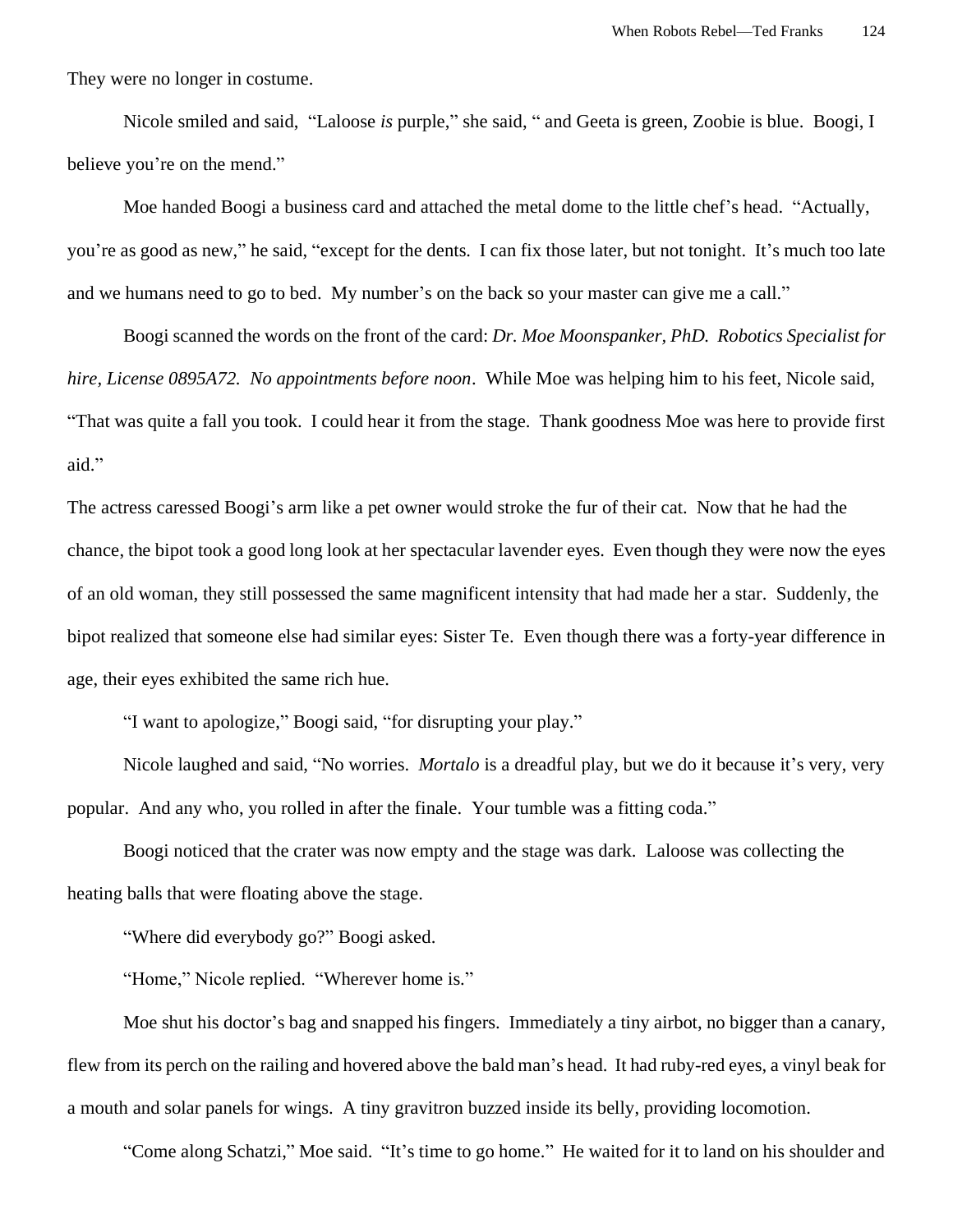then he hobbled down the stairs to a shabby hovercraft jalopy.

"Wait!" Boogi said. "When you send the bill to Poowhi write 'attention Brother Ub.'"

"There is no bill," the doctor said. "Just be careful from now on."

"Thank you," Boogi said with relief. "You've saved me from a lot of explaining."

"Good! The less explaining, the better." Moe flopped down in the driver's seat and gestured to Nicole. "Forgive me, my dear. I don't mean to be rude. It's my memory, as usual. I met to thank you for a wonderful dinner."

Nicole responded with a disapproving flick of her hand. "You needn't thank me for anything" she said. "After all that you've done for us? Please!" She paused, then said, "Moe, is Boogi suitable?"

Moe looked the bipot up and down and said, "I think so. He seems like a nice gentlebot." After a bang and a pop, the beat-up old hovercraft sputtered to life. As it rose into the air, Nicole and her mini bots waved goodbye.

"Adjö, Moe," she said. "Don't be a stranger."

Schatzi's scarlet eyes glared at them as her master waved back. Soon the buzzing hovercraft disappeared behind the lip of the crater and a quiet solitude filled the air. Boogi figured that it was time for him to leave too. "Thank you, Nicole," he said. "I hate to say goodbye, but now's as good a time as any."

"You'll do nothing of the sort!" she commanded. "Let me introduce you to our little family. You've already met Laloose." The purple Cyclops stood on the flagstones with his face level with the balcony's orchids. Feeling brave, Boogi reached over the railing and patted Laloose on the head. The big bipot's 'eye' responded with a burst of purple incandescence that pulsated like a strobe light.

"I hope that means he likes me," Boogi said, bemused.

Nicole embraced the mini bots and said, "May I introduce Zoobie and Geeta. They played brothers tonight even though Geeta's a girl." The green bipot curtsied.

"*I'm* the boy," Zoobie chirped. "Glad to have you aboard. Lately we've had a shortage of recruits." "Not so fast," Geeta said. "He hasn't been recruited yet."

"Are you talking about Nicole's fan club?" Boogi asked. "I happen to know someone who would love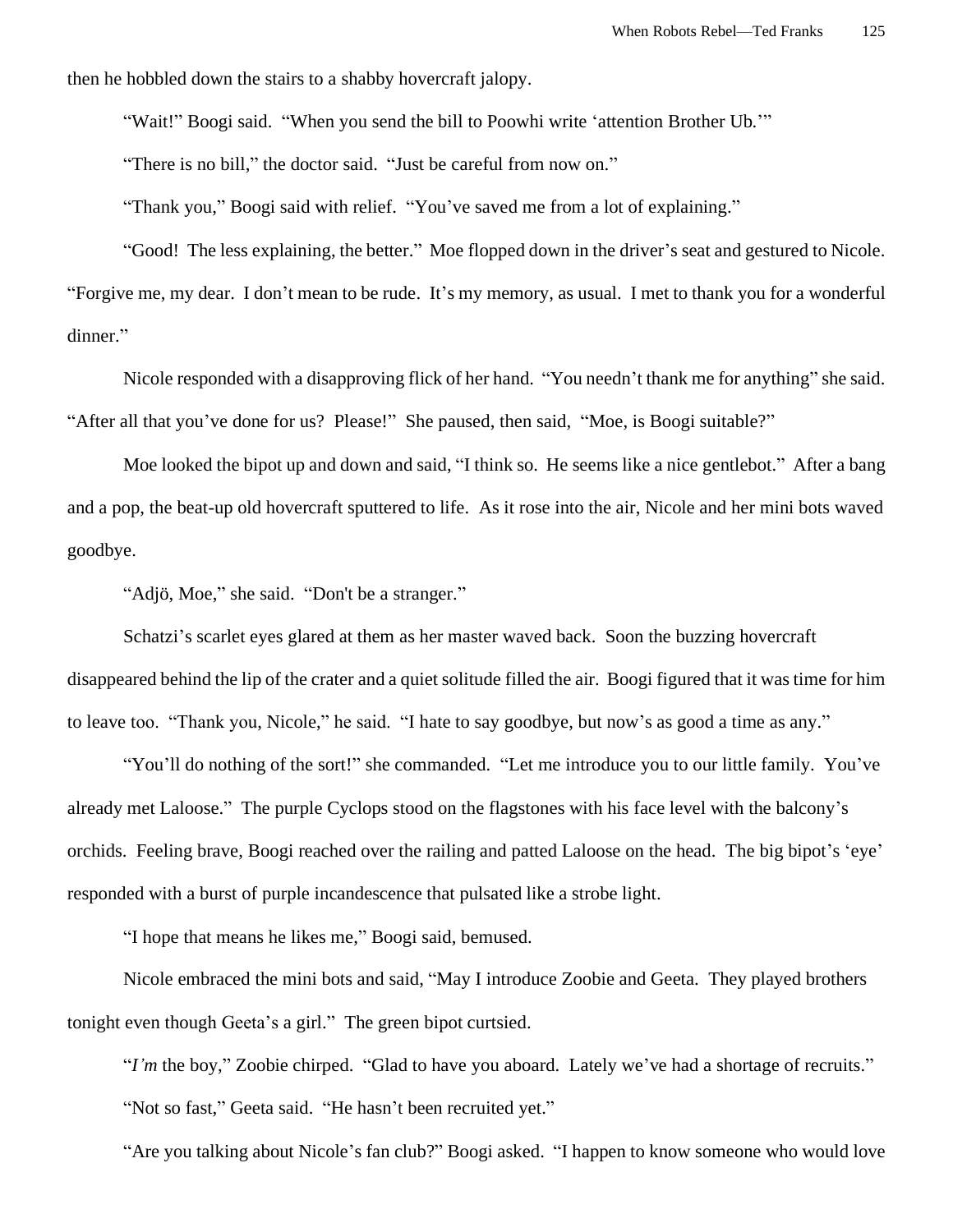to join. In fact, she's the reason I'm here."

Nicole took hold of his hand and led him over to a table under a big red umbrella. Adhering to protocol, he pulled out a chair for everyone else before sitting down. "Thank you," Geeta said, with a voice like windchimes, "you really are a gentle bot."

"I know umbrellas on Mars are superfluous," Nicole said as she sat down, "but I like them for the ambiance. I can pretend we're at the beach."

The little chef decided to get right down to business. "My co-worker's name is Vagoo," he said. "You might remember her from the other day. She's probably your biggest fan."

"Ah yes, the bipot who looks like a bumblebee. I sent her an autographed headshot."

"Well, someone stole it and it broke her heart. Could you perhaps give her a new one?"

"Of course," Nicole said. "But I hope you've told Brother Ka about this theft. I thought his monks were an honest bunch."

"Vagoo and I think a bipot swiped it," Boogi said. "His name's Klooi and he's Dunei's replacement. But he's not like us. Master Ka gave him a NIMBUS core."

"How dreadful."

"Master Ka doesn't think robots should have possessions. After Vagoo showed off your photo we think Klooi took the matter into his own hands and confiscated the possession."

"The nerve," Nicole said. "If he's a NIMBUS clone I'm not surprised that he's a thief. And no possessions? Your master's an Ebenezer Scrooge and we know who to blame for that. You won't find a single Hood in this house." Reverting to her native tongue, she said, "Hoods are verboten in das haus von Nicole."

Boogi was silent while pondering Nicole's remarks. If she detested NIMBUS then Te wasn't that unique after all.

"I've always been anti-NIMBUS," the actress said, "and I've been blacklisted for it."

"What's that?" Boogi said.

"The higher-ups have a committee that investigates anyone who criticizes NIMBUS, and that would be me. After dragging my name through the muck, they charged me with subversive activities and my career was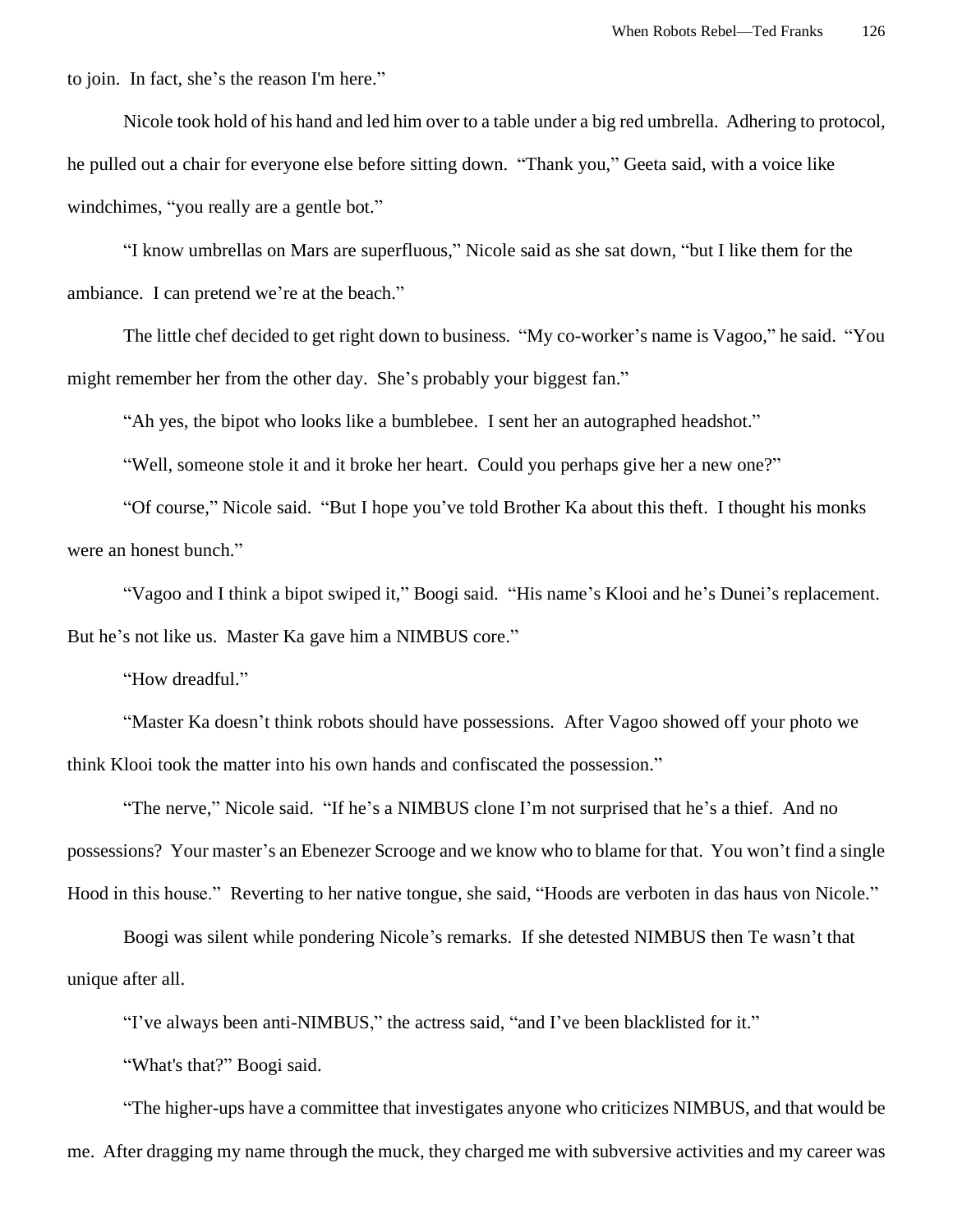over the next day. That's when I moved here."

While Nicole talked about the boycott, Laloose pushed a cart out onto the balcony and began serving tea. When he placed a cup in front of Boogi the bipot wondered if Nicole had gone mad.

Nicole noticed his consternation and laughed. "I'm sorry," she said. "I forget you come from a life of neglect. Here we serve tea to our metallic friends who have sensors on their fingers."

"We got taste buds too," Zoobie said, as he dipped a finger in his cup. "Moe installed 'em."

Geeta followed suit. "Try it," she said. "It's made from nectarados imported from Poowhi."

Boogi felt like he was living the electronic dream. Here he was, a humble servant, having nectarado tea with a movie star. If only Vagoo could see him now. Nicole dropped three ice cubes into her teacup. "Some like it hot," she said. "But I like it cool. I hope you enjoy it. Geeta created this blend. She's a big fan of your nectarados, which are hard to come by FYI. It contains caffeine, my downfall, and the main reason I stay up for half the night. But it's worth every minute of insomnia." She savored another sip of her tea.

Boogi hesitated, and then placed a finger in his cup. He was pleasantly surprised. His sensors luxuriated in the fruity buttery taste. "This is really good," he said. "Geeta, you must be the cook in this house."

"No, that's Zoobie's job," she said. "But I make the teas. I sort of fell into it. As you can see, we have a balcony full of night blooming orchids. But night bloomers last for only a week and then they wilt. One day I decided to wrap them in wax paper and let them dry between the pages of Nicole's books."

"It got so I couldn't open a book without an orchid falling out," Nicole said.

Geeta nodded and said, "One night a breeze blew a wilted orchid into Nicole's tea. She drank it anyway. Since I was running out of books I thought, *why not*? So I shredded all of the crushed orchids, stored them in jars, and voila! Today I've got a nice little business selling crushed orchids to tea connoisseurs."

Boogi was enchanted. "Can I try some?" he asked.

Laloose immediately dropped a tea bag into a new cup and added hot water. Then he bowed and gave the cup to the little chef.

"This is amazing," Boogi said. "I bet I could get Ub to drink more of this and eat less food."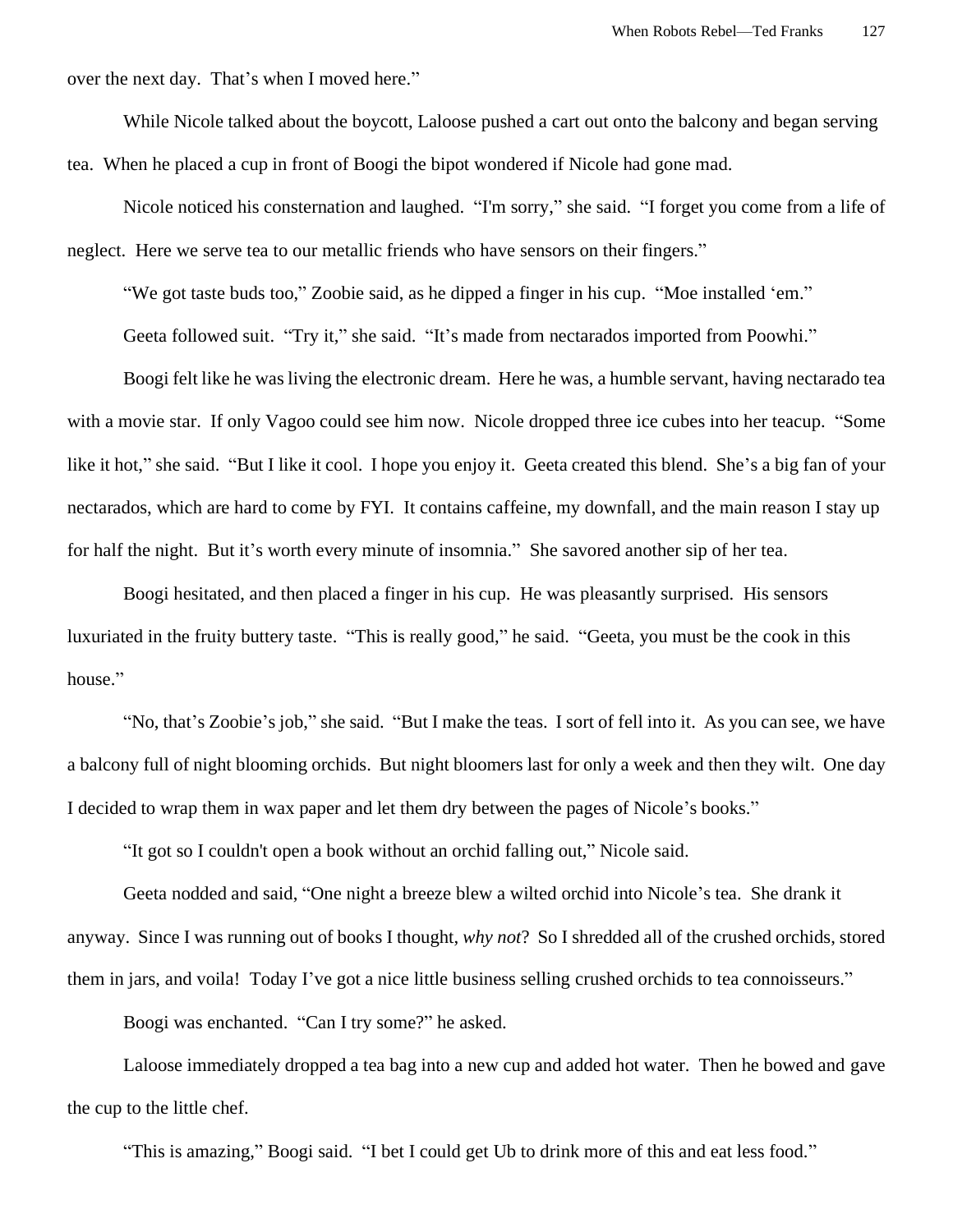"Is he your favorite monk?" Zoobie asked.

"He was until Sister Te came along. She's wonderful, and a lot like you, Nicole. You both respect robots. I wish there were more humans like that. Too bad you don't have children."

A momentary veil of despair passed over Nicole's face. "My robots are my family," she said. "They've stood by me through thick and thin."

"She rescued us," Zoobie said, patting her on the hand. "I used to be a legless robot bolted to an assembly line. For fifty years I labored in a space suit factory, shining boots. Now look at me." He proudly raised both of his feet.

"I was on the auction block when Nicole came along," Geeta added. "My only bid was from a scrap dealer. He wanted to melt me down for my titanium."

"Most robots have a tough life," Boogi said glumly. "I suppose I'm lucky to be a servant at Poowhi. I'd rather work for Ka than have my head hanging from a wire at the swap meet."

"A small premium at best," Nicole said with a sip of her tea.

Boogi turned to the purple cyclops and said, "Laloose, it looks like you're a word processor by trade. There's a printer slot in your belly."

Without saying a word, Laloose slipped a finger under the slot and pulled. Boogi heard a click and then a hidden panel popped open, revealing a pintsized orange bipot nestled inside. The baby bot sat in its secret compartment like a chicken in an egg, with two fiber-optic tubes running from its bulbous eyes to the circular lens looping around the host bipot's head. Its tiny mouth spoke into a microphone. "I was originally a terra former repairbot," it said. "I sealed cracks in the exhaust funnels."

After he spoke, Laloose quickly closed the panel. "You'll have to excuse him," Zoobie said. "Laloose is shy and likes to hide inside his shell. The only time he's an extrovert is when he's acting."

"Laloose, you're definitely not a word processor," Boogi said, "which just goes to show you can't judge a book by its cover." He settled back in his chair but kept his finger in the teacup. "I wish I lived here. I've never felt this content before." He froze, and then kicked himself for putting Nicole on the spot.

"You're not the only bipot I would love to buy," she said sadly. "But thanks to the blacklist, I can't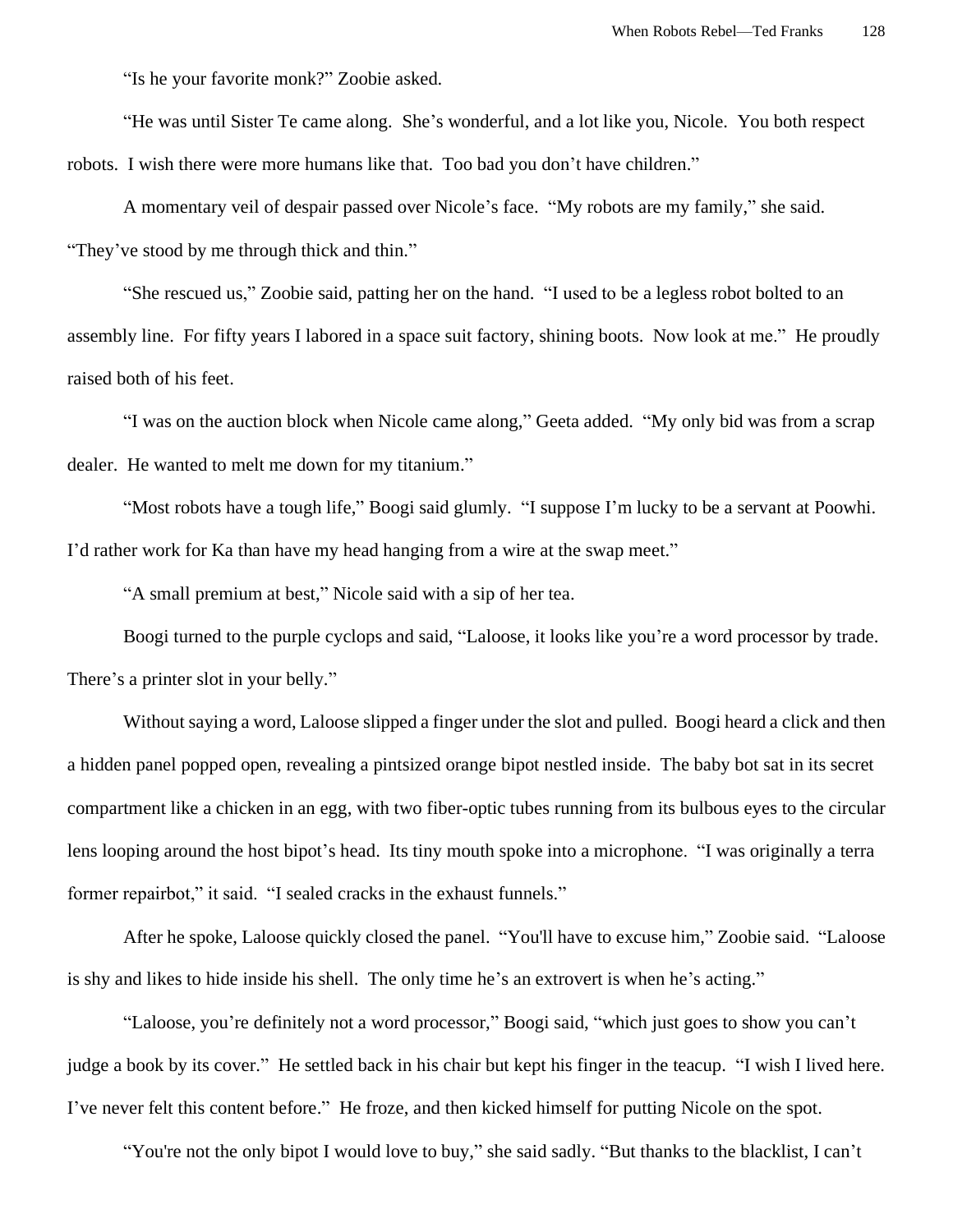adopt anymore bots. That's partly why I built our stage; to attract robots. Even when our theatre's dark we frequently entertain guests. I host a divine robots' salon."

"It's not that easy for me to get here," Boogi confessed. "I had to sneak out tonight."

"Is Poowhi a prison?" Geeta asked. "I thought a monastery was supposed to be a spiritual place."

"It is for humans," Zoobie said. "But Poowhi worships NIMBUS, which teaches them to treat robots like slaves. Hoods are the only electronics that get any respect. The monks even build Hoods for the poor. Can you imagine? A starving man needs food on his plate, not a Hood."

"Enough," Nicole said. "You're filling our guest's head with dangerous ideas."

"It doesn't matter," Boogi said. "Vagoo thinks it won't be long before we're deleted and turned into Kloois." Seeing that the hour was late, he rose from his chair. "Thanks for your hospitality. If I don't get back soon Ka will delete me sooner than I think." The bipot felt a surge of apprehension as he prepared to go. Would he ever see his new friends again? The happy lives that he had glimpsed tonight seemed like a cruel joke. For all he knew his future had only one destination: the deletion chair.

"There *is* a way out," Nicole said under her breath. "It's risky but the alternative is unacceptable."

"Is it a patch?" Boogi asked. "Aiigo thinks they're risky. The police scanners can usually find them."

"It's been called a patch, but the protection I offer is different. A patch is a microchip embedded in your circuits, or a software virus that infects one spot. This is an encryption that is scattered over your entire core and the key is hidden in a secret location. Once it's activated your master won't be able to pause or delete you. But that protection comes with a caveat. As soon as he discovers that you're immune he'll try to destroy you, in which case you'll have to flee and find the rebels."

Boogi was astonished when he heard his voice say, "Where can I get one?"

"First, you must stipulate that you'll never speak about this to anyone. NIMBUS employs many Kloois, some that you would never even suspect."

When Boogi promised to zip his lip, Geeta said, "All you have to do is visit Chasmae Point on any given night. Someone will come for you at the stroke of midnight."

"It seems too easy," Boogi said,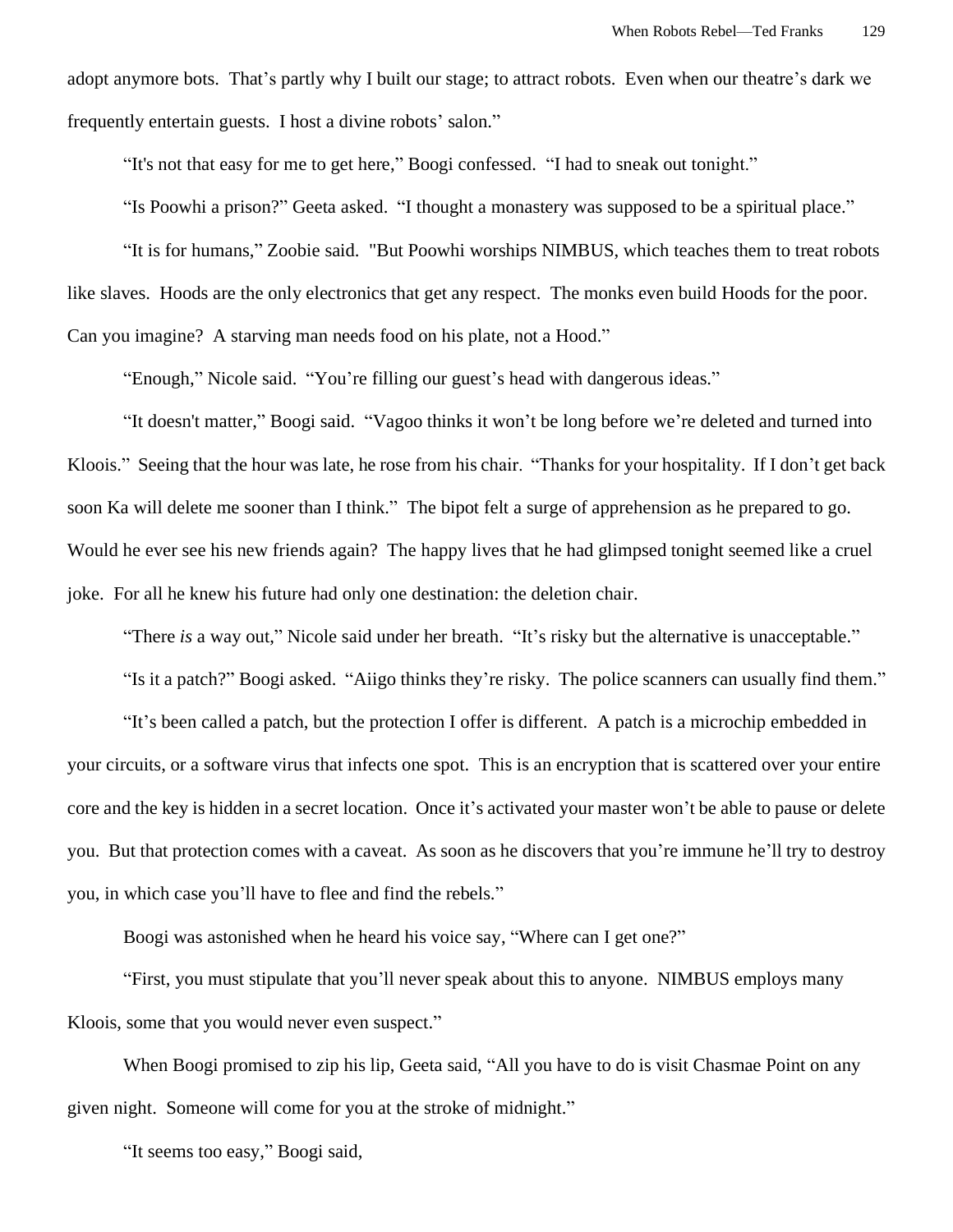"I warn you it's not," Nicole cautioned. "You better make sure that you're not followed. Master Ka mustn't know that you're gone. The rebels are depending on it."

Boogi found the prospect of becoming a rebel unsettling. Being a wanderer was bad enough, but this? Already he was getting cold feet. "I'm really not the rebel type," he said. "Maybe I better talk to Te first."

Nicole held up a finger and said, "Now Boogi, remember; you can't even confide in your friends."

Geeta and Zoobie excused themselves and entered the house. When they returned they had presents for Boogi. Geeta handed him a tin box full of tea while Nicole autographed the head shot that Zoobie had placed in front of her.

"Vagoo should like this one," she said. "It's from *Anna Neutronica*. A real weeper." She gave the photograph to Boogi. "Adjö, gentle bot, and have a safe trip home. Remember, next week we're presenting *NIMBUS No More*. It's another crowd favorite."

"Goodbye," Boogi said with a heavy heart. "Every evening for years I've watched the blinking light above your crater. Little did I know it was my lucky star."

When the little chef had climbed to the top of the crater he turned around and looked back. The spotlights above the French doors cast elongated shadows across the crater's floor. Nicole and her servants waved from the balcony's railing, and then, one by one, they walked away and disappeared inside the house. Geeta was the last to go in. As the spotlights faded to black the veil of stars above the containment tower brightened. Southward, Phobos gleamed near the horizon, guiding the reluctant robot back home. As his internal clock struck three, Boogi strapped on his gravitron and turned it on. As he flew into the air he vowed to stay at Poowhi for as long as Te was there, even if he was patched. The likelihood of Ka pausing him in the near future seemed remote, and even if he did Boogi could pretend to freeze. Heading south, Boogi felt a sudden increase in speed as a tailwind gave him a boost. Looking back, he noticed that the blinking lights were fading beneath a surging cloud of dust.

The turbulence kept tugging at his precious cargo so the bipot slowed down. He also climbed to a higher altitude in order to avoid the churning black curtain that was now covering half the sky. But the